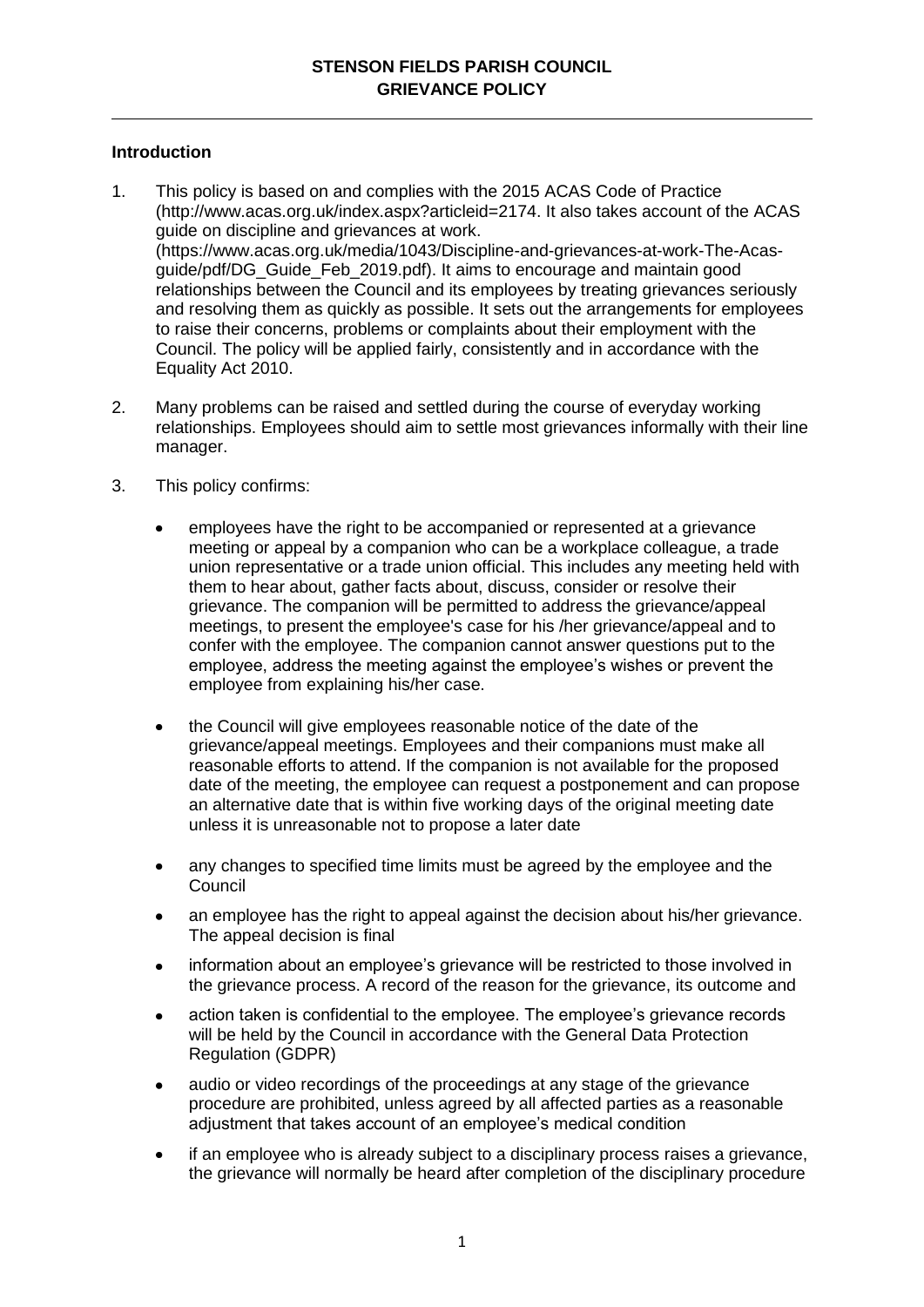- if a grievance is not upheld, no disciplinary action will be taken against an employee if he/she raised the grievance in good faith
- the Council may consider mediation at any stage of the grievance procedure where appropriate, (for example where there have been communication breakdowns or allegations of bullying or harassment). Mediation is a dispute resolution process which requires the consent of affected parties
- Employees can use all stages of the grievance procedure If the complaint is not a code of conduct complaint about a councillor. Employees can use the informal stage of the council's grievance procedure (paragraph 4) to deal with all grievance issues, including a complaint about a councillor Employees cannot use the formal stages of the council's grievance procedure for a code of conduct complaint about a councillor. If the complaint about the councillor is not resolved at the informal stage, the employee can contact the monitoring officer of [[ ] council] who will inform the employee whether or not the complaint can be dealt with under the code of conduct. If it does not concern the code of conduct, the employee can make a formal complaint under the council's grievance procedure (see paragraph 5)
- If the grievance is a code of conduct complaint against a councillor, the employee cannot proceed with it beyond the informal stage of the council's grievance procedure. However, whatever the complaint, the council has a duty of care to its employees. It must take all reasonable steps to ensure employees have a safe working environment, for example by undertaking risk assessments, by ensuring staff and councillors are properly trained and by protecting staff from bullying, harassment and all forms of discrimination
- If an employee considers that the grievance concerns his or her safety within the working environment, whether or not it also concerns a complaint against a councillor, the employee should raise these safety concerns with his or her line manager at the informal stage of the grievance procedure. The council will consider whether it should take further action in this matter in accordance with any of its employment policies (for example its health and safety policy or its dignity at work policy) and in accordance with the code of conduct regime

# **Informal grievance procedure**

4. The Council and its employees benefit if grievances are resolved informally and as quickly as possible. As soon as a problem arises, the employee should raise it with his/her manager to see if an informal solution is possible. Both should try to resolve the matter at this stage. If the employee does not want to discuss the grievance with his/her manager (for example, because it concerns the manager), the employee should contact the Chairman of the staffing committee or, if appropriate, another member of the staffing committee. If the employee's complaint is about a councillor, it may be appropriate to involve that councillor at the informal stage. This will require both the employee's and the councillor's consent.

# **Formal grievance procedure**

- 5. If it is not possible to resolve the grievance informally and the employee's complaint is not one that should be dealt with as a code of conduct complaint (see above), the employee may submit a formal grievance. It should be submitted in writing to the Chairman of the staffing committee.
- 6. The staffing committee will appoint a sub-committee of three members to hear the grievance. The sub-committee will appoint a Chairman from one of its members. No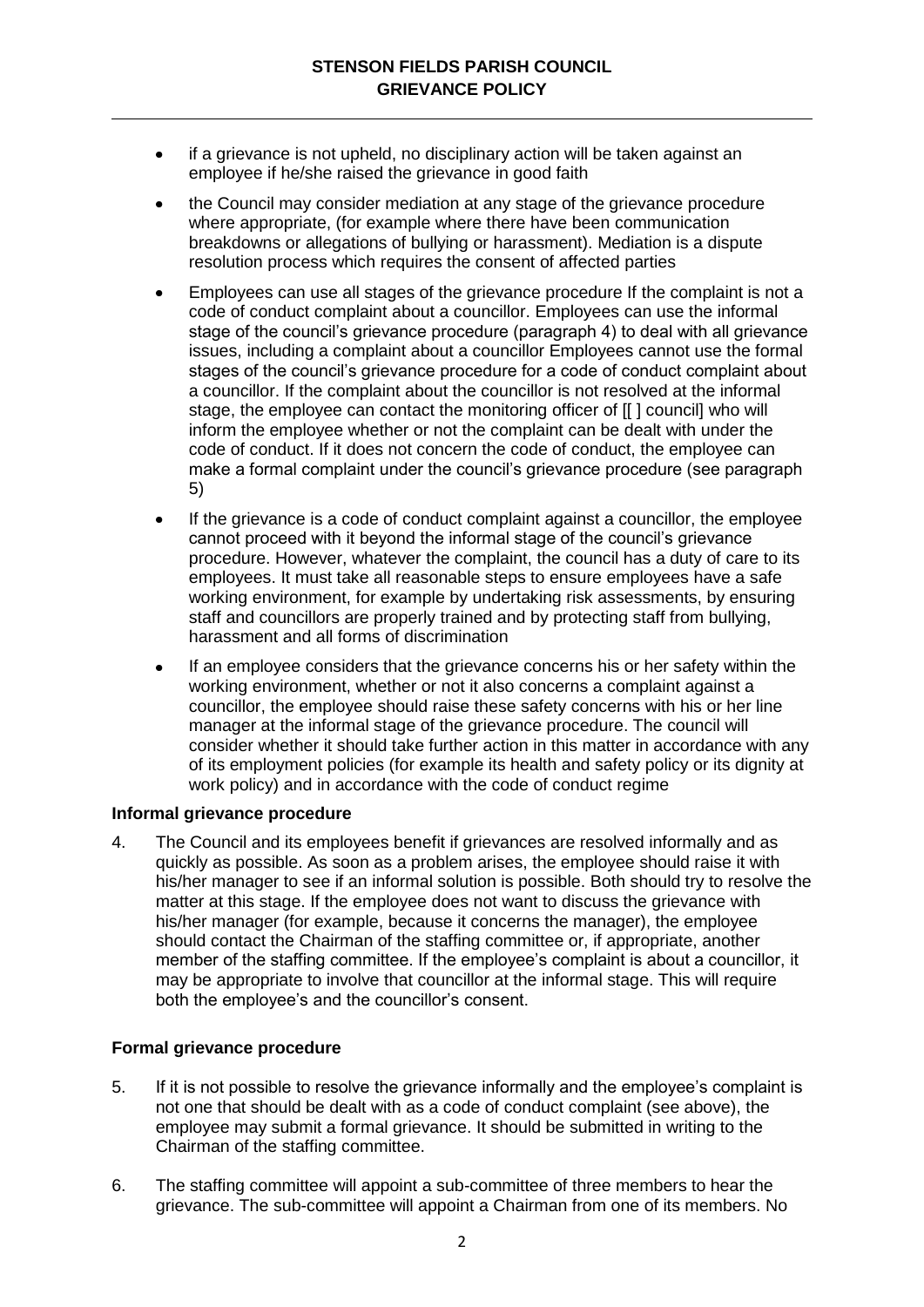councillor with direct involvement in the matter shall be appointed to the subcommittee.

### **Investigation**

- 7. If the sub-committee decides that it is appropriate, (e.g. if the grievance is complex), it may appoint an investigator to carry out an investigation before the grievance meeting to establish the facts of the case. The investigation may include interviews (e.g. the employee submitting the grievance, other employees, councillors or members of the public).
- 8. The investigator will summarise their findings (usually within an investigation report) and present their findings to the sub-committee.

#### **Notification**

- 9. Within 10 working days of the Council receiving the employee's grievance (this may be longer if there is an investigation), the employee will normally be asked, in writing, to attend a grievance meeting. The written notification will include the following:
	- the names of its Chairman and other members
	- the date, time and place for the meeting. The employee will be given reasonable notice of the meeting which will normally be within 25 working days of when the Council received the grievance
	- the employee's right to be accompanied by a workplace colleague, a trade union  $\bullet$ representative or a trade union official
	- a copy of the Council's grievance policy
	- confirmation that, if necessary, witnesses may attend (or submit witness statements) on the employee's behalf and that the employee should provide the names of his/her witnesses as soon as possible before the meeting
	- confirmation that the employee will provide the Council with any supporting evidence in advance of the meeting, usually with at least two days' notice
	- findings of the investigation if there has been an investigation
	- an invitation for the employee to request any adjustments to be made for the hearing (for example where a person has a health condition).

#### **The grievance meeting**

- 10. At the grievance meeting: the Chairman will introduce the members of the subcommittee to the employee
	- the employee (or companion) will set out the grievance and present the evidence
	- the Chairman will ask the employee questions about the information presented and will want to understand what action does he/she wants the Council to take
	- any member of the sub-committee and the employee (or the companion) may question any witness • the employee (or companion) will have the opportunity to sum up the case
	- a grievance meeting may be adjourned to allow matters that were raised during the meeting to be investigated by the sub-committee.